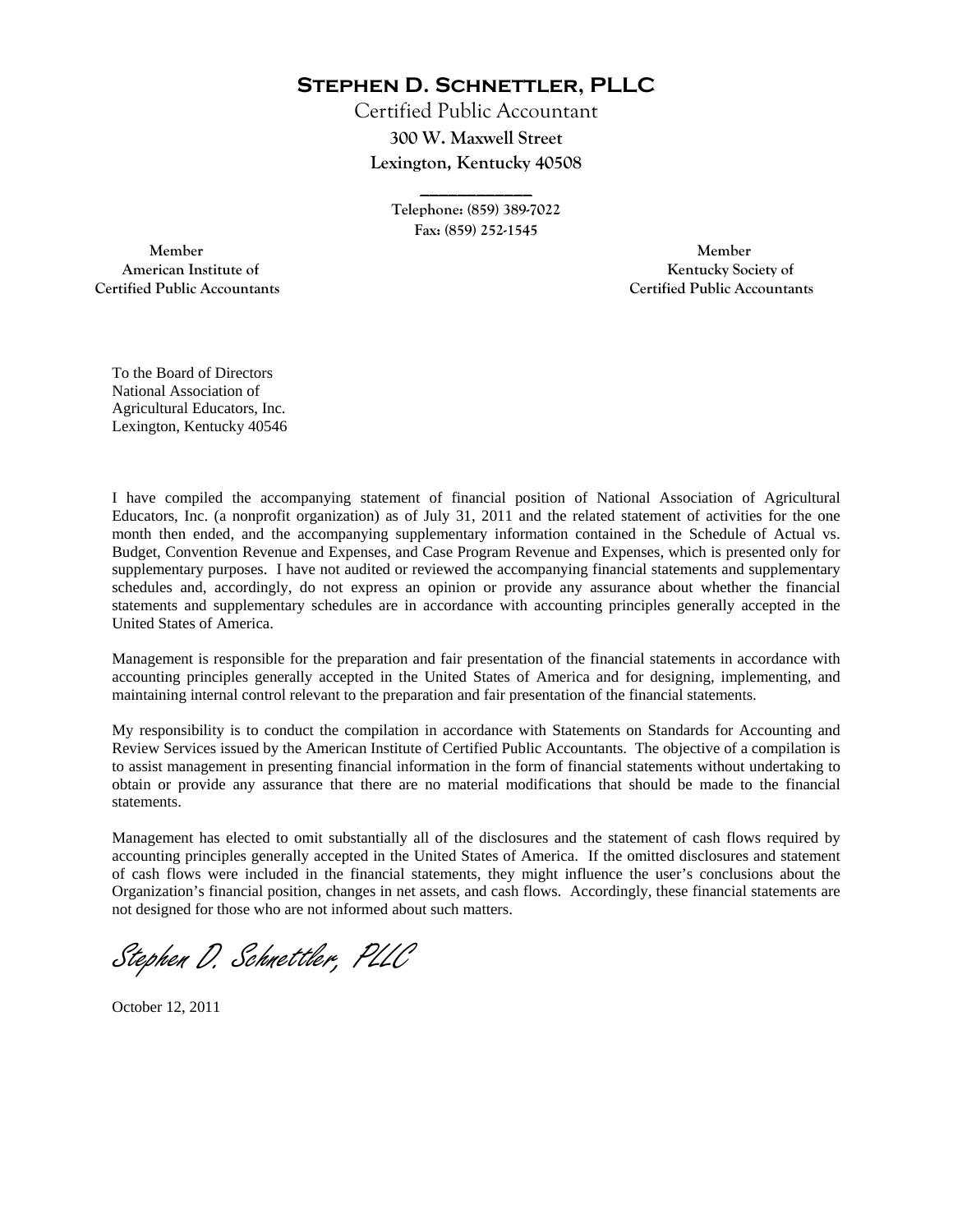# NATIONAL ASSOCIATION OF AGRICULTURAL EDUCATORS, INC. **Statement of Financial Position** July 31, 2011

| <b>ASSETS</b>                         |               |
|---------------------------------------|---------------|
| Cash on deposit                       | \$<br>36,745  |
| Cash on deposit - CASE Program        | 10,544        |
| Investments - operating fund          | 432,514       |
| Investments - life membership fund    | 156,551       |
| Investments - reserve fund            | 106,504       |
| Accounts receivable                   | 129,961       |
| Prepaid expenses                      | 1,806         |
| Property and equipment - CASE         | 1,112         |
| Property and equipment                | 11,578        |
| <b>TOTAL ASSETS</b>                   | \$<br>887,315 |
| <b>LIABILITIES AND NET ASSETS</b>     |               |
| <b>LIABILITIES</b>                    |               |
| Accounts payable                      | \$<br>105,336 |
| Accrued leave payable                 | 25,077        |
| Other current liabilities             | 6,816         |
| <b>TOTAL LIABILITIES</b>              | 137,229       |
| <b>NET ASSETS</b>                     |               |
| Unrestricted net assets:              |               |
| Current operation                     | 514,333       |
| Board designated for special purposes | 124,688       |
| Temporarily restricted net assets     | 49            |
| <b>CASE Project</b>                   | 111,016       |
| <b>TOTAL NET ASSETS</b>               | 750,086       |
| TOTAL LIABILITIES AND NET ASSETS      | \$<br>887,315 |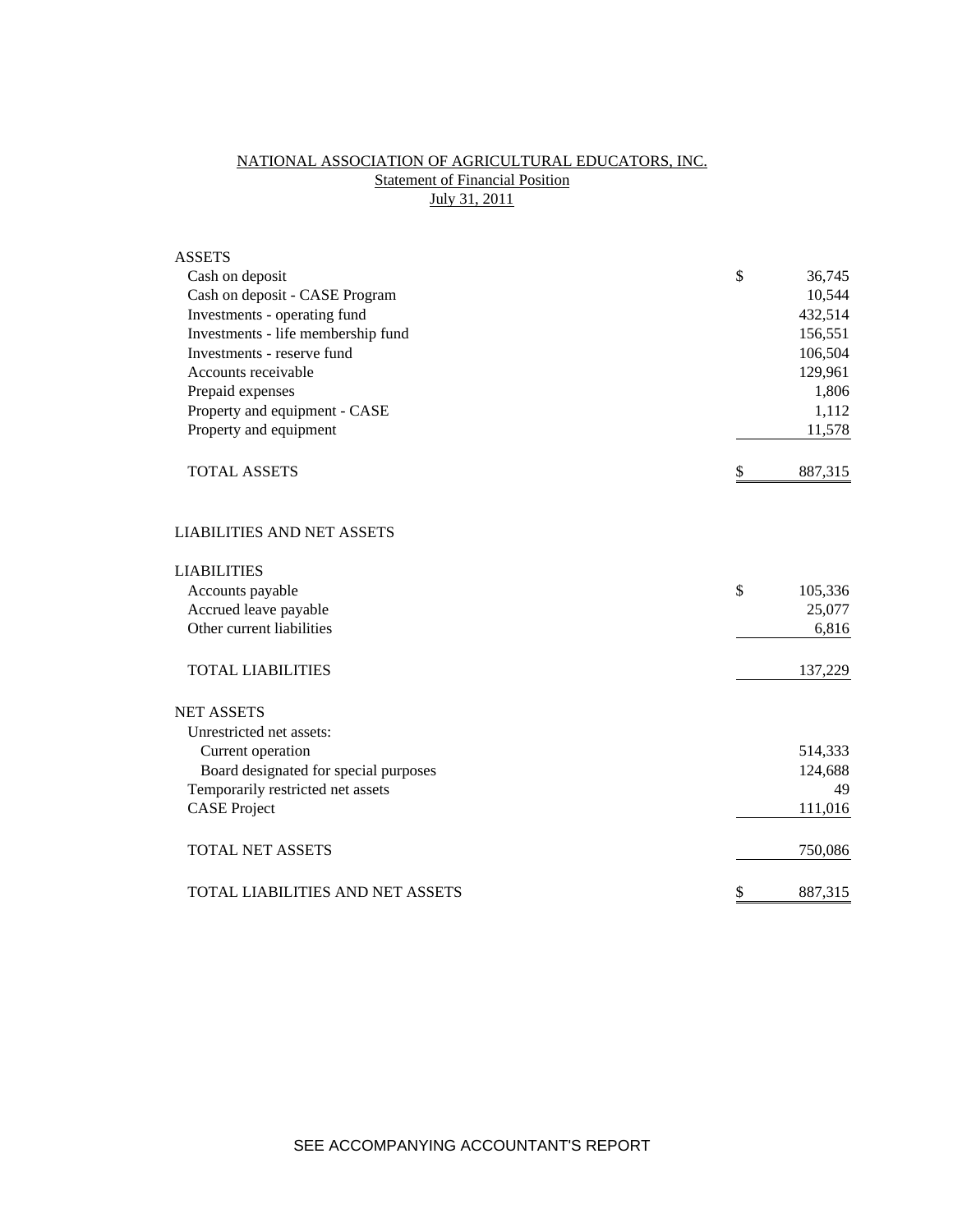### NATIONAL ASSOCIATION OF AGRICULTURAL EDUCATORS, INC. Statement of Activities For the One Month Ended July 31, 2011

|                                       | Unrestricted |            |       |            |             |                    |             |  |
|---------------------------------------|--------------|------------|-------|------------|-------------|--------------------|-------------|--|
|                                       | Current      |            | Board |            | Temporarily | CASE               |             |  |
|                                       |              | Operations |       | Designated | Restricted  | Project            | Total       |  |
| Revenue, Gains and Losses             |              |            |       |            |             |                    |             |  |
| Membership dues                       | \$           | 6,020      | \$    | 840        | \$          | \$                 | \$<br>6,860 |  |
| Convention registration               |              |            |       |            |             |                    |             |  |
| Sponsorship and awards                |              |            |       |            |             |                    |             |  |
| Merchandise sales                     |              | 1,604      |       |            |             |                    | 1,604       |  |
| Contributions                         |              |            |       |            |             |                    |             |  |
| Management fees                       |              |            |       |            |             |                    |             |  |
| Net realized and unrealized           |              |            |       |            |             |                    |             |  |
| gains (losses) on securities          |              | (11, 824)  |       |            |             |                    | (11, 824)   |  |
| Interest and dividends                |              | 95         |       |            |             |                    | 95          |  |
| FFA Foundation projects               |              | -          |       |            |             |                    |             |  |
| CASE Program income                   |              |            |       |            |             | 5,252              | 5,252       |  |
| Other income                          |              | 8.569      |       |            |             | ÷,                 | 8,569       |  |
| Total Revenue, Gaines and Losses      |              | 4,464      |       | 840        |             | 5,252              | 10,556      |  |
| Net Assets Released from Restrictions |              |            |       |            |             |                    |             |  |
| Total Revenue, Gains and Losses       |              |            |       |            |             |                    |             |  |
| and Reclassifications                 |              | 4,464      |       | 840        |             | 5,252              | 10,556      |  |
| Expenses                              |              |            |       |            |             |                    |             |  |
| General expenses                      |              | 62,769     |       |            |             |                    | 62,769      |  |
| FFA Foundation projects               |              |            |       |            |             |                    |             |  |
| <b>CASE Program expenses</b>          |              |            |       |            |             | 45,990             | 45,990      |  |
| Convention expenses                   |              |            |       |            |             |                    |             |  |
| Total expenses                        |              | 62,769     |       |            |             | 45,990             | 108,759     |  |
| INCREASE (DECREASE) IN NET ASSETS     |              | (58, 305)  |       | 840        |             | (40, 738)          | (98,203)    |  |
| NET ASSETS AT BEGINNING OF PERIOD     |              | 572,638    |       | 123,848    | 49          | 151,754            | 848,289     |  |
| NET ASSETS AT END OF PERIOD           | \$           | 514,333    | \$    | 124,688    | \$<br>49    | \$<br>111,016<br>S | 750,086     |  |

SEE ACCOMPANYING ACCOUNTANT'S REPORT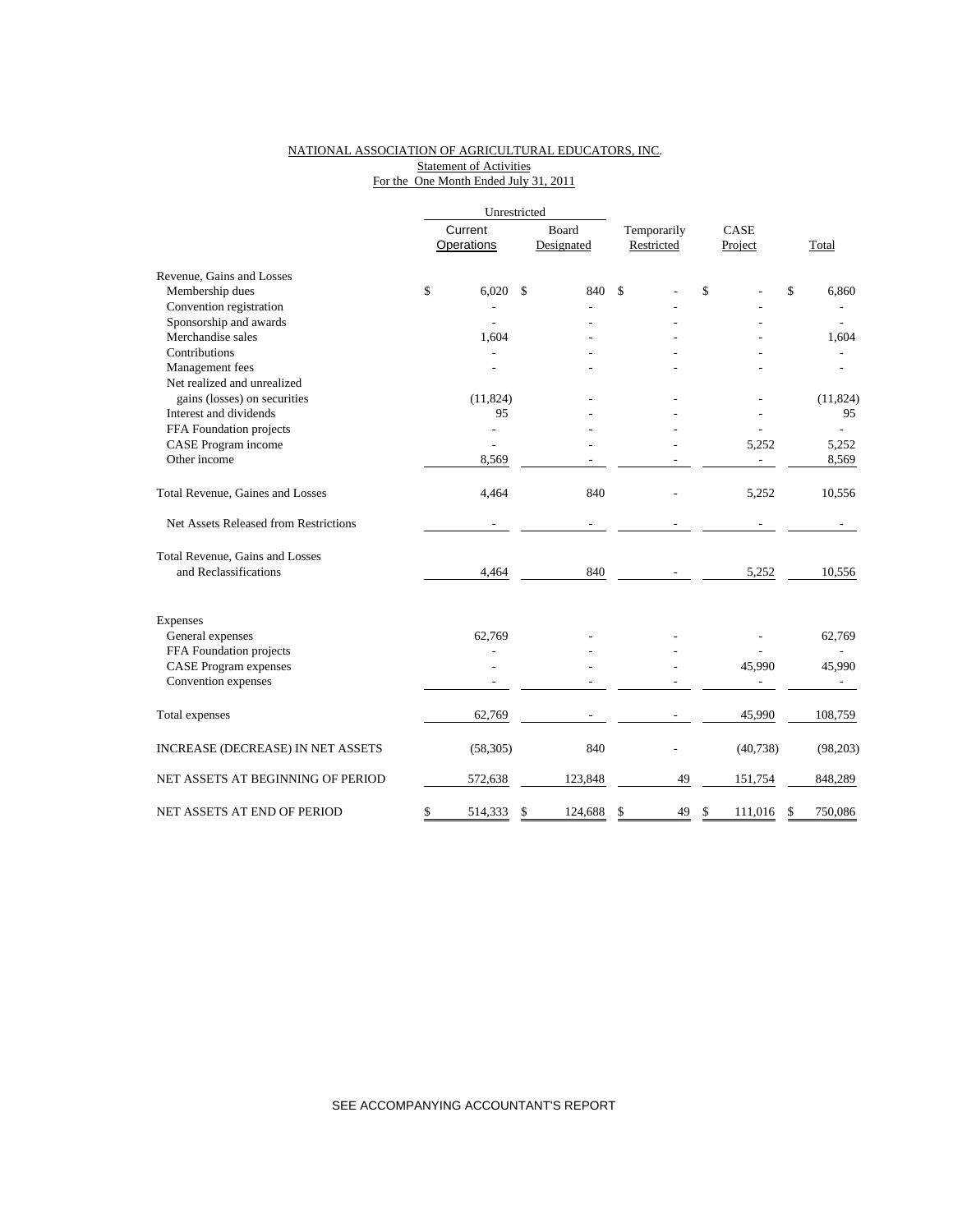### NATIONAL ASSOCIATION OF AGRICULTURAL EDUCATORS, INC. Schedule of Actual vs. Budget<br>For the One Month Ended July 31, 2011

| <b>REVENUE</b>                                        | <b>MONTH</b><br><b>ACTUAL</b> | <b>MONTH</b><br><b>BUDGET</b> | <b>MONTH</b><br><b>VARIANCE</b> | YEAR TO DATE<br><b>ACTUAL</b> | <b>YEAR</b><br><b>BUDGET</b> | <b>YEAR</b><br><b>VARIANCE</b> |
|-------------------------------------------------------|-------------------------------|-------------------------------|---------------------------------|-------------------------------|------------------------------|--------------------------------|
| Member dues                                           | S<br>6,860                    | <b>S</b><br>32,164 \$         | $(25,304)$ \$                   | 6,860                         | -S<br>385,970                | <sub>S</sub><br>(379, 110)     |
| Corporate membership dues                             |                               | 2,563                         | (2, 563)                        |                               | 30,750                       | (30,750)                       |
| <b>NSTA Dues</b>                                      |                               | ÷,                            |                                 | ÷                             |                              |                                |
| Delmar scholarships                                   |                               | 625                           | (625)                           |                               | 7,500                        | (7,500)                        |
| Foundation management fees                            |                               | 4,583                         | (4, 583)                        |                               | 55,000                       | (55,000)                       |
| MBNA affinity credit card program                     |                               |                               |                                 |                               |                              |                                |
| Toyota vehicle lease management fee                   |                               | ä,                            | ÷,                              |                               |                              |                                |
| Interest and dividends                                | $\overline{4}$                | 500                           | (496)                           | 4                             | 6,000                        | (5,996)                        |
| Net realized and unrealized                           |                               |                               |                                 |                               |                              |                                |
| gains (losses) on securities                          | (11, 824)                     | 2,583                         | (14, 407)                       | (11, 824)                     | 31,000                       | (42, 824)                      |
| Merchandise sales<br>Investment income, Life Fund     | 1,604<br>91                   | 708<br>250                    | 896<br>(159)                    | 1,604<br>91                   | 8,500<br>3,000               | (6,896)<br>(2,909)             |
| Contributions, Legislative Fund                       |                               | ÷,                            |                                 |                               |                              |                                |
| Miscellaneous income                                  | 1,950                         | 250                           | 1,700                           | 1,950                         | 3,000                        | (1,050)                        |
| National Teach Ag Campaign                            |                               | ÷,                            |                                 |                               |                              |                                |
| Teacher crisis fund                                   | 100                           |                               | 100                             | 100                           |                              | 100                            |
| Risk management education                             |                               | ÷                             |                                 |                               |                              |                                |
| AEM business manager stipend                          |                               | 333                           | (333)                           | ÷,                            | 4,000                        | (4,000)                        |
| GMAC SmartEdge program                                |                               | ÷,                            |                                 |                               |                              |                                |
| Webinar revenue                                       |                               | 1,367                         | (1, 367)                        |                               | 16,400                       | (16, 400)                      |
| DuPont Agrisciense                                    | 6,019                         | ÷,                            | 6,019                           | 6,019                         | ÷,                           | 6,019                          |
| Hurricane relief                                      | 500                           | $\overline{\phantom{a}}$      | 500                             | 500                           |                              | 500                            |
| FFA Foundation project - TTTK                         |                               | 4,625                         | (4,625)                         | ä,                            | 55,500                       | (55,500)                       |
| FFA Foundation project - OPAP                         |                               | 997                           | (997)                           |                               | 11,965                       | (11,965)                       |
| FFA Foundation project - OMSP                         |                               | 946                           | (946)                           |                               | 11,350                       | (11, 350)                      |
| FFA Foundation project - OT                           |                               | 997                           | (997)                           |                               | 11,965                       | (11,965)                       |
| FFA Foundation project - OYM                          |                               | 946                           | (946)                           |                               | 11,350                       | (11, 350)                      |
| FFA Foundation project - Greenhouse                   |                               |                               | ٠                               |                               | $\overline{\phantom{a}}$     | ÷.                             |
| FFA Foundation project - LAA                          |                               |                               |                                 |                               | 4,170                        | (4,170)                        |
| FFA Foundation teacher workshop                       |                               |                               |                                 |                               |                              | ÷,                             |
| FFA Foundation internet café                          |                               |                               |                                 |                               |                              |                                |
| FFA Foundation Pfizer classroom                       |                               |                               |                                 |                               | ł,                           |                                |
| FFA Foundation Regional Grants Revenue                |                               |                               | (40, 738)                       |                               |                              |                                |
| CASE program net income<br>Convention net income      | (40, 738)                     | 6,880                         | (6,880)                         | (40, 738)                     | 10,000<br>75,560             | (50, 738)<br>(75, 560)         |
|                                                       |                               |                               |                                 |                               |                              |                                |
| <b>TOTAL REVENUE</b>                                  | (35, 434)                     | 61,317                        | (96, 751)                       | (35, 434)                     | 742,980                      | (778, 414)                     |
| <b>EXPENSES</b>                                       |                               |                               |                                 |                               |                              |                                |
| Salaries                                              | 23,193                        | 23,303                        | (110)                           | 23,193                        | 279,630                      | (256, 437)                     |
| Taxes and benefits                                    | 6,169                         | 5,773                         | 396                             | 6,169                         | 69,271                       | (63, 102)                      |
| Computer service                                      | 425                           | 542                           | (117)                           | 425                           | 6,500                        | (6,075)                        |
| Telephone                                             | 106                           | 417                           | (311)                           | 106                           | 5,000                        | (4,894)                        |
| Accounting                                            | 475                           | 1,058                         | (583)                           | 475                           | 12,700                       | (12, 225)                      |
| Depreciation                                          | 190                           | 583                           | (393)                           | 190                           | 7,000                        | (6, 810)                       |
| Rent                                                  | ä,                            | 625                           | (625)                           | ä,                            | 7,500                        | (7,500)                        |
| Insurance                                             | 453                           | 500                           | (47)                            | 453                           | 6,000                        | (5, 547)                       |
| Legal                                                 | ÷,                            | 83<br>583                     | (83)                            | ÷,                            | 1,000                        | (1,000)                        |
| Office Supplies                                       | 74<br>÷,                      |                               | (509)                           | 74<br>ä,                      | 7,000                        | (6,926)                        |
| Bank charges and investment fees<br>Printing, general | 323                           | 8<br>417                      | (8)<br>(94)                     | 323                           | 100<br>5,000                 | (100)<br>(4,677)               |
|                                                       |                               | 83                            |                                 | $\bar{ }$                     |                              |                                |
| Staff training<br>Taxes and licenses                  |                               | 5                             | (83)<br>(5)                     |                               | 1,000<br>60                  | (1,000)<br>(60)                |
| Membership and contributions                          | 8,000                         | 1,250                         | 6,750                           | 8,000                         | 15,000                       | (7,000)                        |
| Travel, staff                                         | 515                           | 2,500                         | (1,985)                         | 515                           | 30,000                       | (29, 485)                      |
| Promotion and marketing                               | ÷,                            | 2,167                         | (2,167)                         | ä,                            | 26,000                       | (26,000)                       |
| Merchandise and diaries                               | 104                           | 833                           | (729)                           | 104                           | 10,000                       | (9,896)                        |
| Photocopying                                          |                               | $\,$ 8 $\,$                   | (8)                             |                               | 100                          | (100)                          |
| Postage, general                                      | 224                           | 500                           | (276)                           | 224                           | 6,000                        | (5,776)                        |
| Professional liability insurance                      |                               | 3,118                         | (3, 118)                        | ä,                            | 37,415                       | (37, 415)                      |
| Public relations                                      |                               | 42                            | (42)                            | ÷,                            | 500                          | (500)                          |
| Scholarships                                          |                               | 938                           | (938)                           | ÷,                            | 11,250                       | (11,250)                       |
| Travel, regional secretaries                          |                               | 1,042                         | (1,042)                         |                               | 12,500                       | (12,500)                       |
| Travel, board of directors                            | 4,688                         | 2,917                         | 1,771                           | 4,688                         | 35,000                       | (30,312)                       |
| Nat'l Teach Ag Campaign                               | 9,662                         | $\overline{\phantom{a}}$      | 9,662                           | 9,662                         | $\sim$                       | 9,662                          |
| FFA Foundation project - TTTK                         |                               | 4,625                         | (4,625)                         | $\overline{\phantom{a}}$      | 55,500                       | (55,500)                       |
| FFA Foundation project - OPAP                         |                               | 997                           | (997)                           | ä,                            | 11,965                       | (11, 965)                      |
| FFA Foundation project - OMSP                         |                               | 946                           | (946)                           |                               | 11,350                       | (11, 350)                      |
| FFA Foundation project - OT                           |                               | 997                           | (997)                           |                               | 11,965                       | (11,965)                       |
| FFA Foundation project - OYM                          |                               | 946                           | (946)                           |                               | 11,350                       | (11,350)                       |
| FFA Foundation project - Greenhouse                   |                               |                               |                                 |                               | $\sim$                       | $\omega$                       |
| FFA Foundation project - LAA                          |                               |                               |                                 |                               | 4,170                        | (4,170)                        |
| FFA Foundation project - Smart Edge                   |                               |                               |                                 |                               |                              |                                |
| FFA Foundation teacher workshop                       |                               |                               |                                 |                               |                              |                                |
| FFA Foundation internet café                          |                               |                               |                                 |                               |                              |                                |
| FFA Pfizer Classroom                                  |                               |                               |                                 |                               |                              |                                |
| FFA Foundation Regional Grants                        |                               |                               |                                 |                               |                              |                                |

(Continued)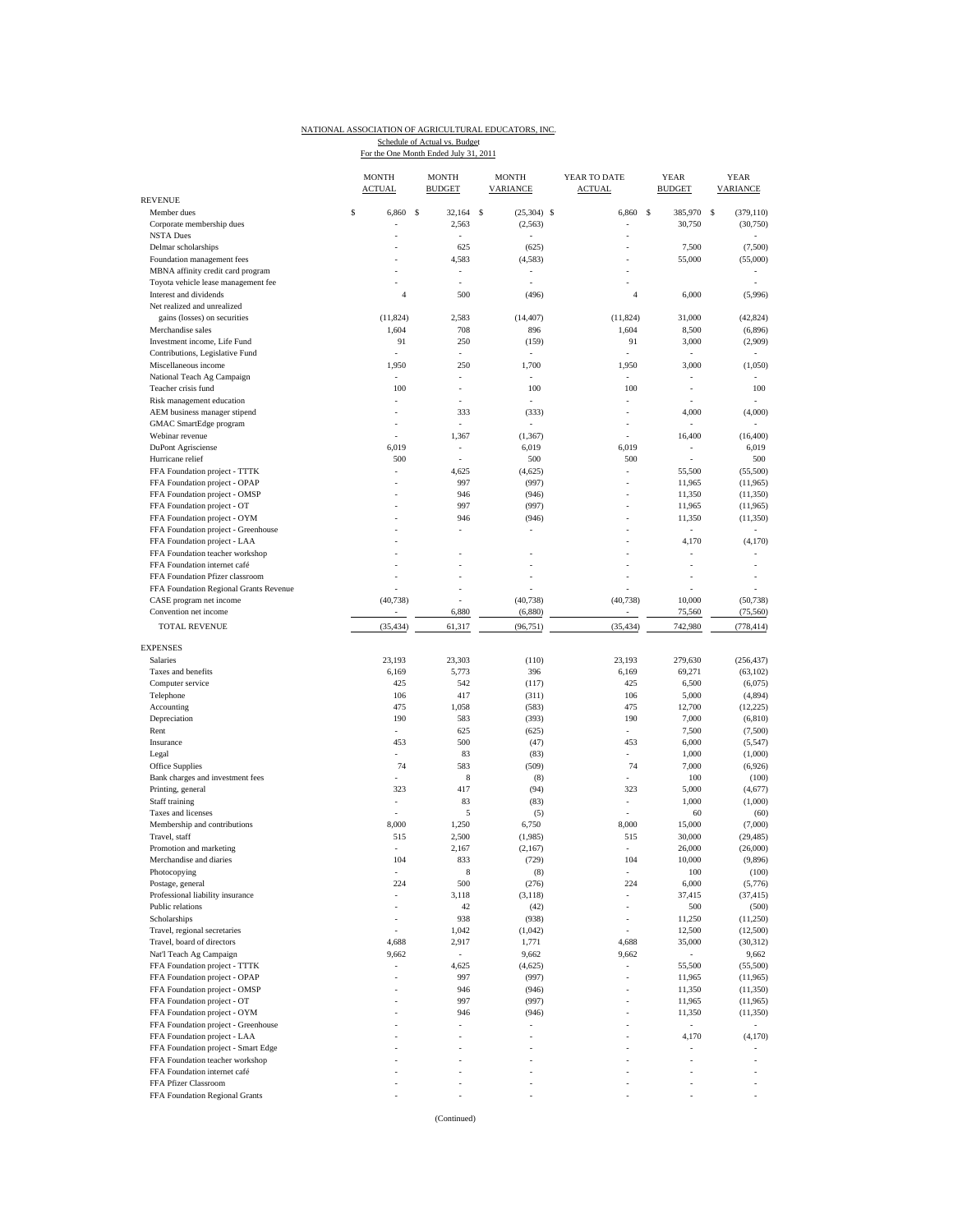#### NATIONAL ASSOCIATION OF AGRICULTURAL EDUCATORS, INC.

Schedule of Actual vs. Budget<br>For the One Month Ended July 31, 2011

|                                 | <b>MONTH</b><br><b>ACTUAL</b> | <b>MONTH</b><br><b>BUDGET</b> | <b>MONTH</b><br>VARIANCE | YEAR TO DATE<br><b>ACTUAL</b> | <b>YEAR</b><br><b>BUDGET</b> | <b>YEAR</b><br>VARIANCE |
|---------------------------------|-------------------------------|-------------------------------|--------------------------|-------------------------------|------------------------------|-------------------------|
| DuPont Agriscience              | 8.168                         | ٠                             | 8.168                    | 8.168                         |                              | 8,168                   |
| <b>GMAC</b> SmartEdge program   | ٠                             |                               | $\overline{\phantom{a}}$ | ۰                             |                              | ٠                       |
| NPS expense                     | ۰.                            | 667                           | (667)                    | ۰                             | 8,000                        | (8,000)                 |
| Webinar expense                 | ٠                             | 292                           | (292)                    | ٠                             | 3,500                        | (3,500)                 |
| Teacher crisis fund             | ۰                             | $\overline{\phantom{a}}$      | $\sim$                   | ۰                             |                              | ۰.                      |
| Communities of practice expense | ۰                             | 667                           | (667)                    | ۰                             | 8,000                        | (8,000)                 |
| Substitute teacher hire behinds | ۰                             | 333                           | (333)                    | ۰                             | 4,000                        | (4,000)                 |
| NSTA dues                       | ۰                             | $\overline{\phantom{a}}$      | $\overline{\phantom{a}}$ | ۰                             | <b>.</b>                     | ٠                       |
| Miscellaneous                   | ٠                             |                               | $\overline{\phantom{a}}$ | ٠                             | $\overline{\phantom{a}}$     |                         |
| <b>TOTAL EXPENSES</b>           | 62,769                        | 59,765                        | 3,004                    | 62,769                        | 721,326                      | (658, 557)              |
| <b>NET INCOME (LOSS)</b>        | (98,203)                      | 1,552<br>s                    | (99, 755)                | (98, 203)<br>S                | 21,654                       | (119, 857)              |

SEE ACCOMPANYING ACCOUNTANT'S REPORT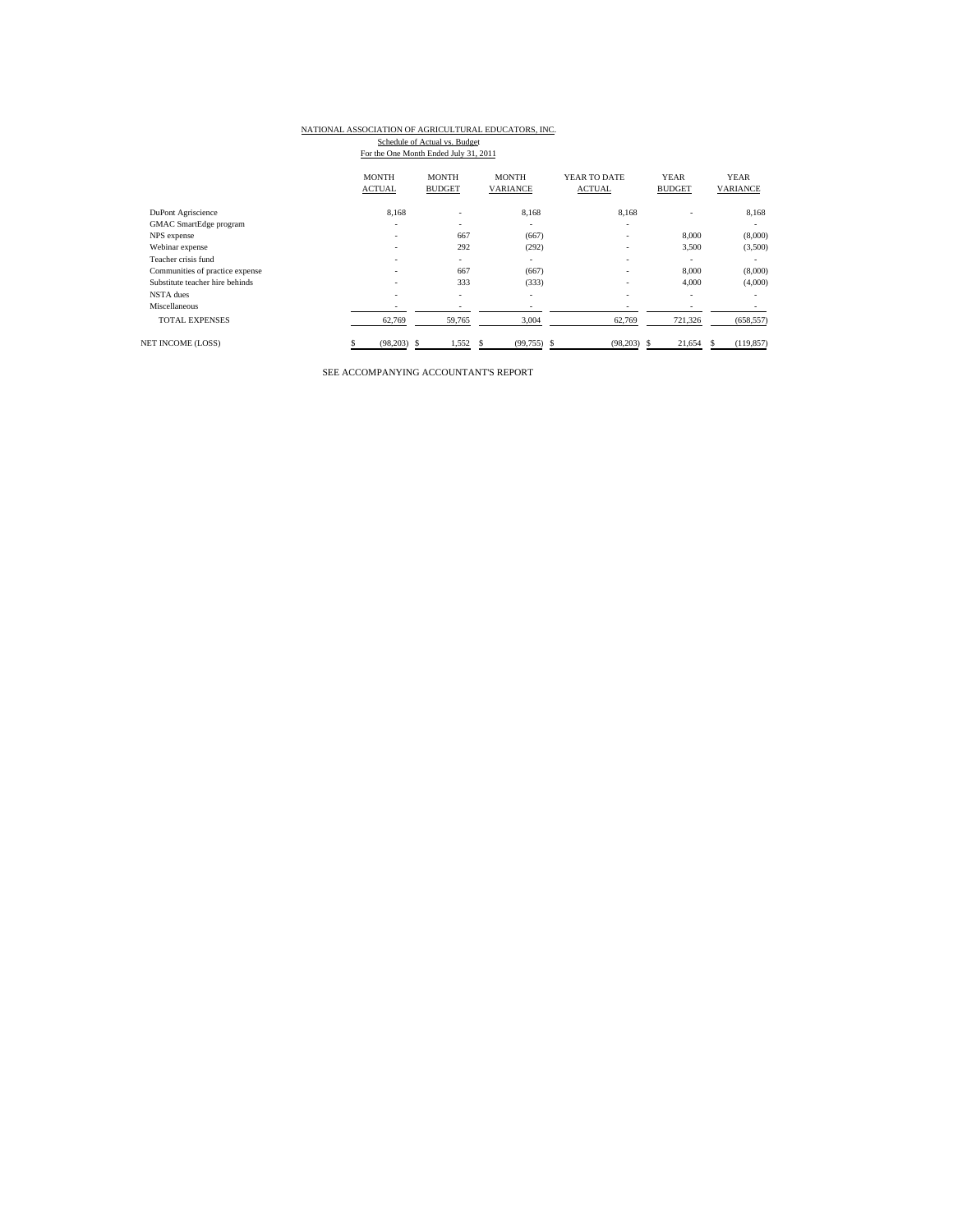#### NATIONAL ASSOCIATION OF AGRICULTURAL EDUCATORS, INC. Schedule of Convention Revenue and Expenses For the One Month Ended July 31, 2011

|                                           | <b>MONTH</b><br><b>MONTH</b><br><b>ACTUAL</b><br><b>BUDGET</b> |                          |              | <b>MONTH</b><br><b>SVARIANCE</b> |              |              | YEAR TO DATE<br><b>ACTUAL</b> |    | <b>YEAR</b><br><b>BUDGET</b> |           | <b>YEAR</b><br><b>\$VARIANCE</b> |            |
|-------------------------------------------|----------------------------------------------------------------|--------------------------|--------------|----------------------------------|--------------|--------------|-------------------------------|----|------------------------------|-----------|----------------------------------|------------|
| <b>REVENUE</b>                            |                                                                |                          |              |                                  |              |              |                               |    |                              |           |                                  |            |
| Convention, registration                  | \$                                                             |                          | $\mathsf{s}$ | 7.917                            | $\mathbf{s}$ | $(7.917)$ \$ |                               | ÷, | \$                           | 95,000 \$ |                                  | (95,000)   |
| Convention, tickets/workshops             |                                                                |                          |              |                                  |              |              |                               |    |                              |           |                                  |            |
| Convention, trade show                    |                                                                |                          |              | 125                              |              | (125)        |                               |    |                              | 1,500     |                                  | (1,500)    |
| Convention - Ideas Unlimited              |                                                                |                          |              |                                  |              |              |                               |    |                              |           |                                  |            |
| Convention - Teacher Mentor               |                                                                |                          |              |                                  |              |              |                               |    |                              |           |                                  |            |
| Convention scholarship fund               |                                                                |                          |              |                                  |              |              |                               |    |                              | 2,000     |                                  | (2,000)    |
| Convention, sponsorships - FFA Foundation |                                                                |                          |              | 3,333                            |              | (3, 333)     |                               |    |                              | 40,000    |                                  | (40,000)   |
| Convention, host state social             |                                                                |                          |              | ÷.                               |              |              |                               |    |                              |           |                                  |            |
| Convention, sponsorships                  |                                                                |                          |              | 4,500                            |              | (4,500)      |                               |    |                              | 54,000    |                                  | (54,000)   |
| <b>TOTAL REVENUE</b>                      |                                                                |                          |              | 15,875                           |              | (15, 875)    |                               |    |                              | 192,500   |                                  | (192, 500) |
| <b>EXPENSES</b>                           |                                                                |                          |              |                                  |              |              |                               |    |                              |           |                                  |            |
| Convention, plaques and trophies          |                                                                |                          |              | 167                              |              | (167)        |                               |    |                              | 2,000     |                                  | (2,000)    |
| Convention, printing                      |                                                                |                          |              | 167                              |              | (167)        |                               |    |                              | 2,000     |                                  | (2,000)    |
| Convention, miscellaneous                 |                                                                |                          |              | 83                               |              | (83)         |                               |    |                              | 1,000     |                                  | (1,000)    |
| Convention, awards                        |                                                                |                          |              |                                  |              |              |                               |    |                              | 9,000     |                                  | (9,000)    |
| Convention, photography                   |                                                                |                          |              |                                  |              |              |                               |    |                              |           |                                  |            |
| Conventions, meal functions               |                                                                |                          |              | 2,500                            |              | (2,500)      |                               |    |                              | 30,000    |                                  | (30,000)   |
| Convention, promotion and marketing       |                                                                |                          |              | 83                               |              | (83)         |                               |    |                              | 1,000     |                                  | (1,000)    |
| Convention, postage and shipping          |                                                                |                          |              | 250                              |              | (250)        |                               |    |                              | 3,000     |                                  | (3,000)    |
| Convention, equipment rental              |                                                                |                          |              | 1,000                            |              | (1,000)      |                               |    |                              | 12,000    |                                  | (12,000)   |
| Convention, workshops                     |                                                                |                          |              |                                  |              |              |                               |    |                              |           |                                  |            |
| Convention, host state social             |                                                                |                          |              |                                  |              |              |                               |    |                              |           |                                  |            |
| Convention, speakers                      |                                                                |                          |              |                                  |              |              |                               |    |                              |           |                                  |            |
| Convention, trade show expense            |                                                                |                          |              |                                  |              |              |                               |    |                              |           |                                  |            |
| Convention, tour expenses                 |                                                                |                          |              |                                  |              |              |                               |    |                              |           |                                  |            |
| Convention, committee expense             |                                                                |                          |              | 245                              |              | (245)        |                               |    |                              | 2,940     |                                  | (2,940)    |
| Convention, sponsorships - FFA Foundation |                                                                |                          |              | 2,667                            |              | (2,667)      |                               |    |                              | 32,000    |                                  | (32,000)   |
| Convention, travel/board of directors     |                                                                |                          |              | 1,000                            |              | (1,000)      |                               |    |                              | 12,000    |                                  | (12,000)   |
| Convention, staff travel                  |                                                                |                          |              | 833                              |              | (833)        |                               |    |                              | 10,000    |                                  | (10,000)   |
| Convention, other travel                  |                                                                |                          |              | ä,                               |              | ÷,           |                               |    |                              | $\sim$    |                                  | $\sim$     |
| <b>TOTAL EXPENSES</b>                     |                                                                | $\overline{\phantom{a}}$ |              | 8,995                            |              | (8,995)      |                               |    |                              | 116,940   |                                  | (116,940)  |
| NET INCOME (LOSS)                         | \$                                                             |                          | \$           | 6,880                            | \$           | (6,880)      | -\$                           |    | \$                           | 75,560    | \$                               | (75, 560)  |